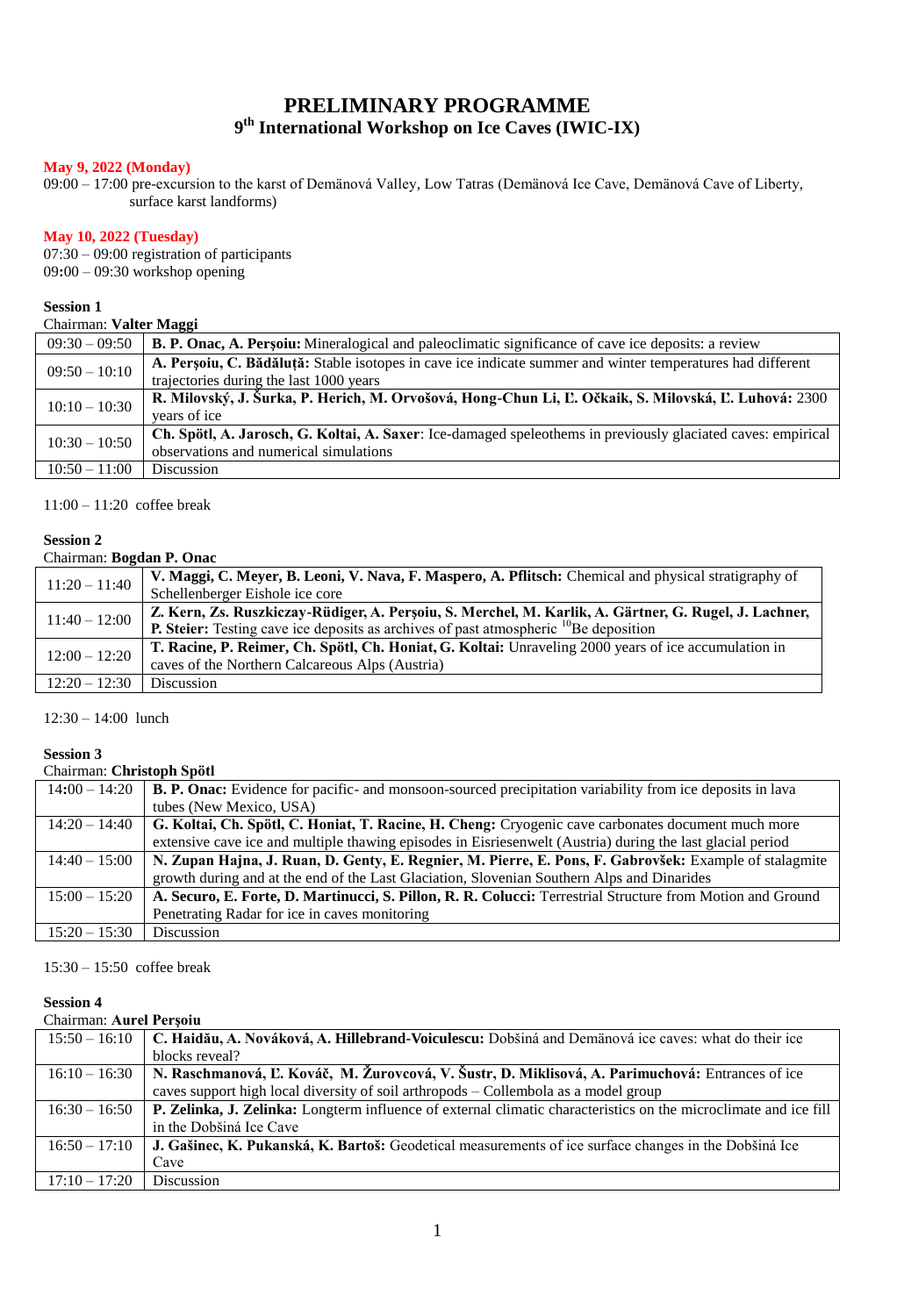#### 17:20 – 17:40 coffee break

# 17:40 – 18:00 **M. Kudla, Ľ. Očkaik:** History of the Dobšiná Ice Cave

18:00 – 18:30 the exhibition about the history of Dobšiná Ice Cave

#### **May 11, 2022 (Wednesday)**

08:00 – 19:00 all-day IWIC excursion to the Dobšiná Ice Cave (Slovak Paradise), and Silická Ice Cave (Slovak Karst)

#### **May 12, 2022 (Thursday)**

#### **Session 5**

# Chairman**: Zoltán Kern**

| $09:00 - 09:20$ | N. Buzjak, A. Persoiu, V. Butorac: Microclimate and ice deposits research in Crna ledenica ice cave          |
|-----------------|--------------------------------------------------------------------------------------------------------------|
|                 | (Biokovo Nature Park, Croatia) 2016-2019                                                                     |
| $09:20 - 09:40$ | M. Wind, T. Racine, F. Obleitner, Ch. Spötl: Analysis of long-term temperature records at Hundalm ice        |
|                 | cave (Austria)                                                                                               |
| $09:40 - 10:00$ | <b>Ch. Meyer, V. Maggi, A. Pflitsch:</b> Testing of a novel measuring methodology – the loggernet experiment |
| $10:00 - 10:20$ | Z. Hochmuth, J. Šupinský, J. Stankovič, J. Halama, J. Kaňuk: Dynamics of temperature changes in the          |
|                 | Silická l'adnica Cave (Silica Ice Cave, Slovak Karst) and its influence on the ice accumulations             |
| $10:20 - 10:30$ | <b>Discussion</b>                                                                                            |

10:30 – 10:50 coffee break

#### **Session 6**

| Chairman: Gabriela Koltai |  |                                |  |
|---------------------------|--|--------------------------------|--|
|                           |  | $\frac{1}{2}$ av $\frac{1}{2}$ |  |

| $10:50 - 11:10$ | A. Sefčáková, V. A. Levchenko: Prehistoric charcoal drawings in Silická ľadnica Cave: New AMS                   |
|-----------------|-----------------------------------------------------------------------------------------------------------------|
|                 | radiocarbon dates                                                                                               |
| $11:10 - 11:30$ | P. Zelinka, J. Zelinka: The influence of external climatic changes on significant loss of ice in Demänová       |
|                 | Ice Cave                                                                                                        |
| $11:30 - 11:50$ | M. Jelonek, J. Zelinka, M. Gradziński, J. Madeja: Age and pollen analysis of cave ice, Dobšiná Ice Cave         |
|                 | A. Persoiu, P. Bella, M. Roll, T. Nováková, T. Navrátil, J. Rohovec, K. Žák, N. Piotrowska: New                 |
| $11:50 - 12:10$ | radiocarbon data contributing to the spatial distribution of ice ages in the Dobšiná Ice Cave: implications for |
|                 | the ice movement                                                                                                |
| $12:10 - 12:20$ | <b>Discussion</b>                                                                                               |

12:20 – 14:00 lunch

#### **Poster presentation**

14:00 – 15:00

Chairman: **Friedrich Oedl**

| елан шан. т гилгилт ули                                                                                                       |
|-------------------------------------------------------------------------------------------------------------------------------|
| L. Balko, T. Čeklovský, M. Sabol: Ice age fauna from Demänová Ice Cave (northern Slovakia)                                    |
| P. Bella: Seasonal ice bulged elevations in the Dobšiná Ice Cave generated by upward expansion of freezing ponded water       |
| C. Haidău, A. Nováková, A. Hillebrand-Voiculescu: Investigation of ice-entrapped microbiome of Dobšiná and Demänová ice       |
| caves                                                                                                                         |
| C. Haidău, A. Nováková, A. Hillebrand-Voiculescu: Diversity of airborne microbiota from Ascunsă Cave (Romania): a             |
| preliminary study                                                                                                             |
| Z. Kern, N. Bočić, T. Bartyik, Gy. Sipos: New radiocarbon ages from the ice block of Vukušić ice cave Velebit Mt., Croatia    |
| L. Luhová, R. Milovský, M. Orvošová, S. Milovská, J. Šurka: Update to mapping of permafrost in cryogenic cave indicators      |
| S. Milovská, M. Orvošová, R. Milovský, T. Mikuš, A. Biroň, P. Herich, P. Holúbek, L. Luhová: Fractionation trends in          |
| cryogenic calcite                                                                                                             |
| Ch. Pennos, A. Persoiu, Y. Sotiriadis, S. Zachariadis: Constraints on an eastern Mediterranean ice-cave temperature           |
| variability: Chionotrypa cave in Greece                                                                                       |
| A. Persoiu, N. Buzjak, Ch. Pennos, Y. Sotiriadis, M. Ionita, S. Zachariadis, J. Košutnik, V. Butorac: Accelerated loss of     |
| cave ice in SE Europe related to heavy summer rains                                                                           |
| M. Roll, A. Perșoiu, T. Nováková, T. Navrátil, J. Rohovec, K. Žák, P. Bella, Á. Bihari, Z. Kern, R. Janovics, N.              |
| Piotrowska: Testing cave ice as an archive of historic mercury (Hg) deposition: Dobšiná Ice Cave pilot study                  |
| A. Securo, C. del Gobbo, R. R. Colucci: Multi-year evolution of snow and ice deposits in Schachtdolines and Shafts after more |
| than a decade of increased snowfalls in the Julian Alps, Europe                                                               |
| M. Seman, L. Hutárová, D. Haviarová, R. Fl'aková: Chemotrophic and phototropic microbiota from two ice caves in               |
| Slovakia                                                                                                                      |
| N. Schörghofer, B. P. Onac, A. Pflitsch: Ice Caves in Hawaii: early results and potential paleo-climate record                |
| M. Wind, F. Obleitner, T. Racine, Ch. Spötl: Advanced meteorological monitoring of two sag-type ice caves in the Austrian     |
| Alps                                                                                                                          |